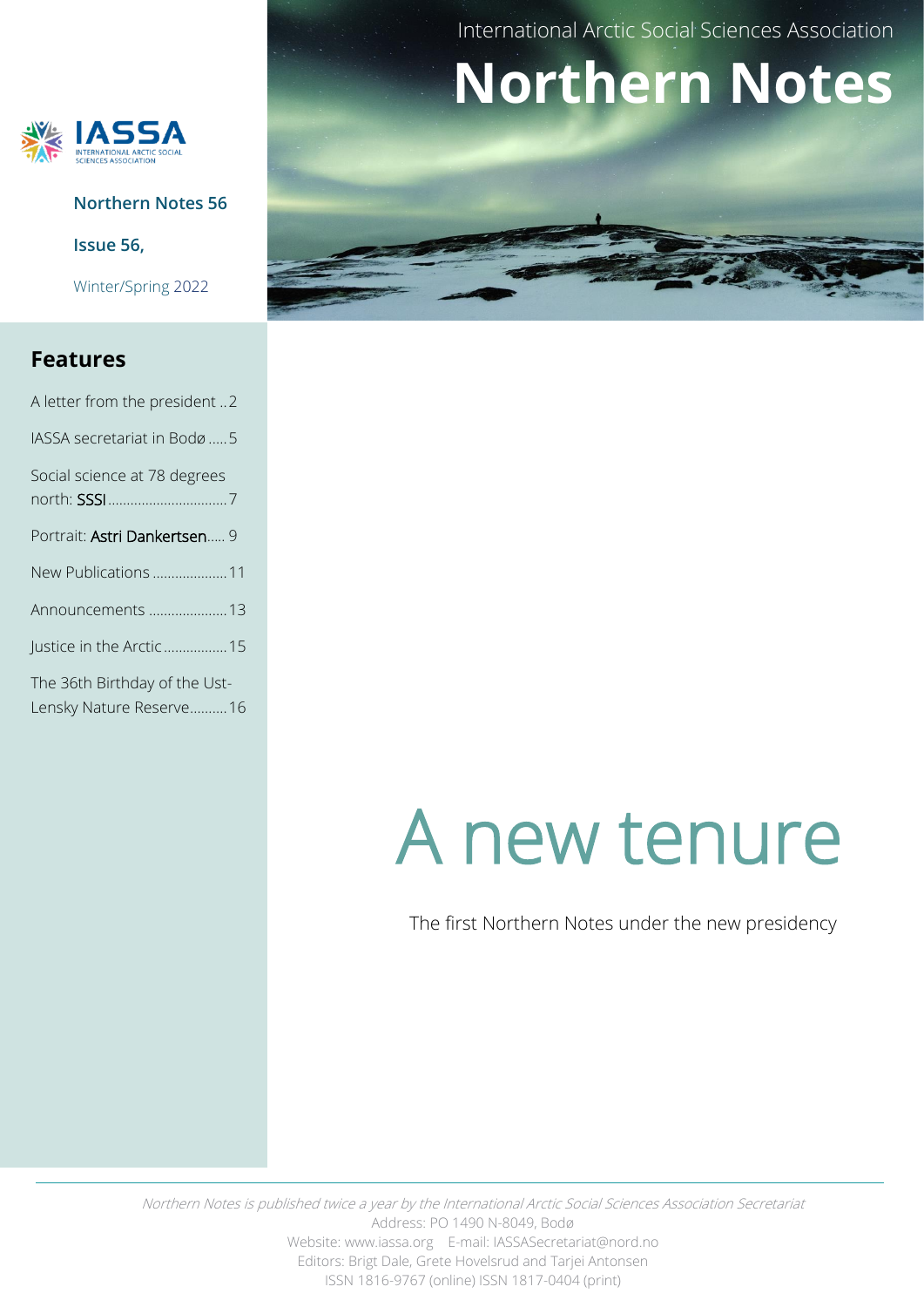#### Statement on Ukraine

Issued by the president and secretariat

The field of arctic social science is dependent on peaceful and safe cooperation between institutions and countries across the Arctic, in order to flourish and bring about fruitful scientific research. Military conflicts do not allow for this basic condition to be fulfilled. IASSA must therefore condemn the current war in Ukraine due to the Russian invasion.

IASSA believes that social science in the Arctic must be brought forward by partnerships not only between scientists across the field, but also through collaborations on a higher level between the countries in which the scientists reside.

IASSA aligns with the International Science Council in expressing concern regarding the current war in Ukraine, and stands behind the ISC statements that

"…. the current conflict in Ukraine and its consequences will hamper the power of science to solve problems when we should be harnessing it…. the severe outcomes that conflict will have on the research and academic community…" and "Ultimately the isolation and exclusion of important scientific communities is detrimental to all."

#### We also support the joint statement on Arctic Council

Cooperation following Russia´s Invasion of Ukraine issued by Canada, the Kingdom of Denmark, Finland, Iceland, Norway, Sweden and the United States

## A letter from the president

**Prof. Grete Hovelsrud**

### The Norwegian Presidency slogan: From prominence to leadership.

Since I started writing this first greeting as President of IASSA our world has changed. We have a war on our hands, and it is affecting us all. We are confronted with difficult if not impossible decisions on how to reach out to our Russian friends and colleagues. Many of the arenas where IASSA is active have changed, the Arctic Council has halted all activities, and nations are discussing how to deal with scientific collaboration with Russian colleagues and institutions. This also changes how IASSA effectively can take a leadership role in developing Arctic social sciences.

Nevertheless, my initial thoughts of what I wanted to talk about ring even more true now. The strength of IASSA lies in its membership and the network of social scientists. We have a job to do to ensure continued international research cooperation and to position us well in the planning of the next International Polar Year (2032-2033). We will continue our work in the hope that we soon can pick up again where we left, and make sure our joint efforts benefit all Arctic citizens.

In August 1990, as a fresh graduate student in Social Anthropology, I found myself in a meeting room in Fairbanks, Alaska, together with a group of dedicated, passionate, and inspiring Arctic social scientists. At this meeting IASSA was established and I had found my flock. I have since served two periods on the IASSA Council (2008-2011 and 2014-2017) and have attended nearly all ICASS congresses. I have witnessed the steadfast growth of an equally dedicated membership and a recognition of IASSA in international fora. IASSA is a force to be reckoned with and I sincerely hope that this will continue.

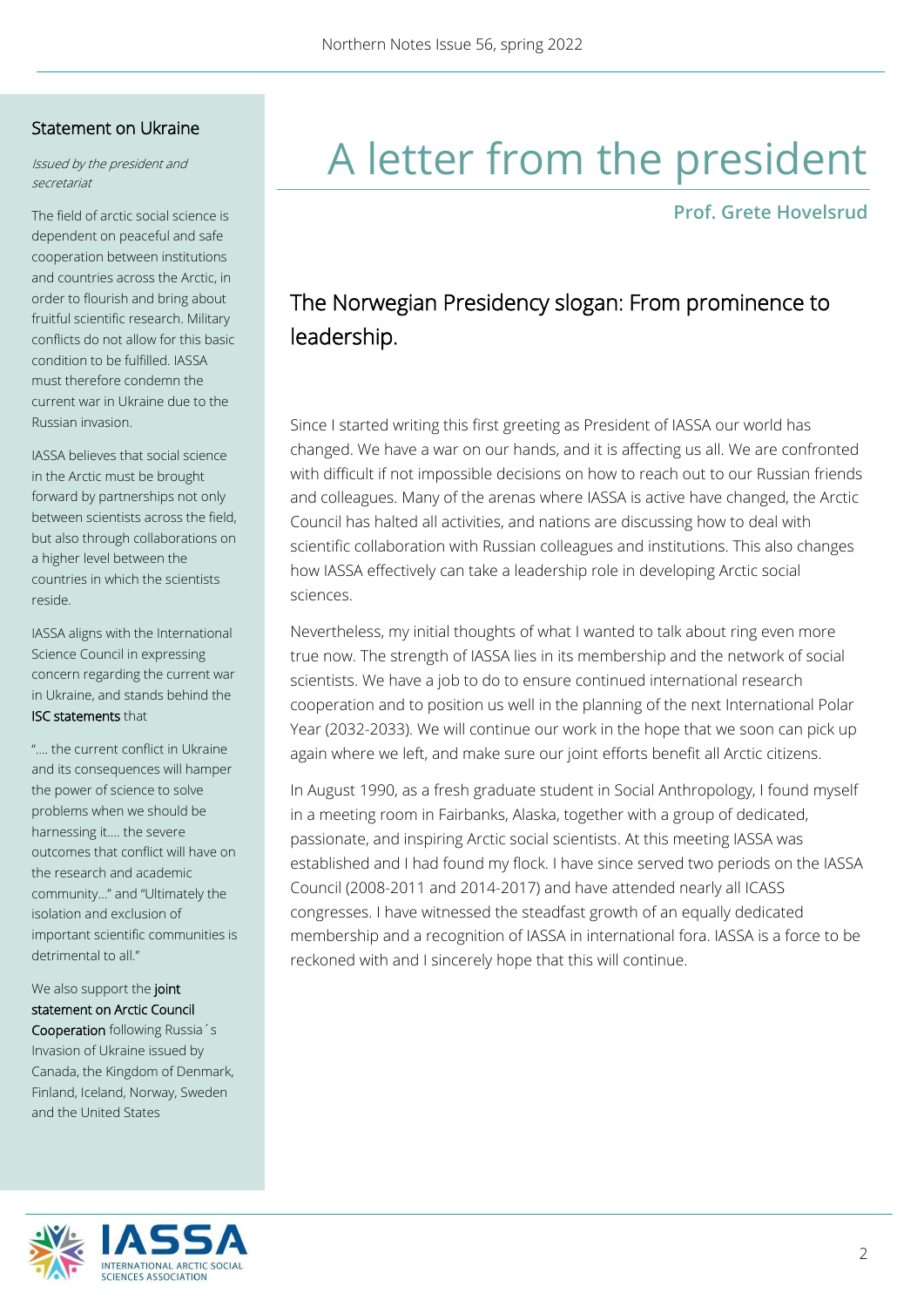21 AUGUST 1 1AASS Ist nuesting Objects : Study of Avericant Science 9 - Cercharge of information (promote) et ) - promote ruled 00-operation in artic soc. sc ) - 11 public awareness of cop issue and usearch 5) - adviso tre need to promote mutual osquet perpez - pthe index 3) - promote the moth of the numerous of the memory 8 = promote greater participation of social similate main participation of social artic vescarch<br>and the secritarie, laguistically culturally and<br>It momentally equipment in the note 6- promote and develop protection in Mearch and education 11) - directed and education<br>principles and and adopt etrical principles and miles for the conduct of meavel in the Actic - promote citeraise + mustique. Nocambia co-operation identificati

Photo: My notes from the first inaugural meeting 21 August 1990 at the Seventh Inuit Studies Conference in Fairbanks, Alaska, and before we had settled on the name IASSA.

Since Fairbanks I have been an active Arctic social scientist, working mostly in Greenland, Northern Norway and Svalbard, engaged in research on the societal perspectives of marine mammal management, adaptation and vulnerability to changing climatic and societal conditions and adaptive capacity, and transformation to a low emission society. All with a focus on the perspectives of local and Indigenous communities, not overlooking national and international processes and with a focus, of course, on interdisciplinarity. Co-production of knowledge has always been at the heart of my work, long before the approach was labelled as such.

As a Professor at Nordland Research Institute and Nord University, in Bodø, Norway I spend my privileged days at work with research projects funded by the European Union, Research Council of Norway, local and regional funding sources and occasionally the Arctic Council.

Through my work in IASSA I will continue to carry the torch for Arctic social sciences and will draw on my long-term experiences from international research efforts among them Arctic Council projects (e.g., ACIA, AHDR, SWIPA, AACA), my membership in the International Joint Committee of the IPY 2007-2008, as Lead Author of the Fifth Assessment Report of the Intergovernmental Panel on Climate Change, which gave me an opportunity to further develop a focus on Arctic peoples and social sciences. In addition, as the first female President of the Norwegian Scientific Academy for Polar Research I have expanded the social

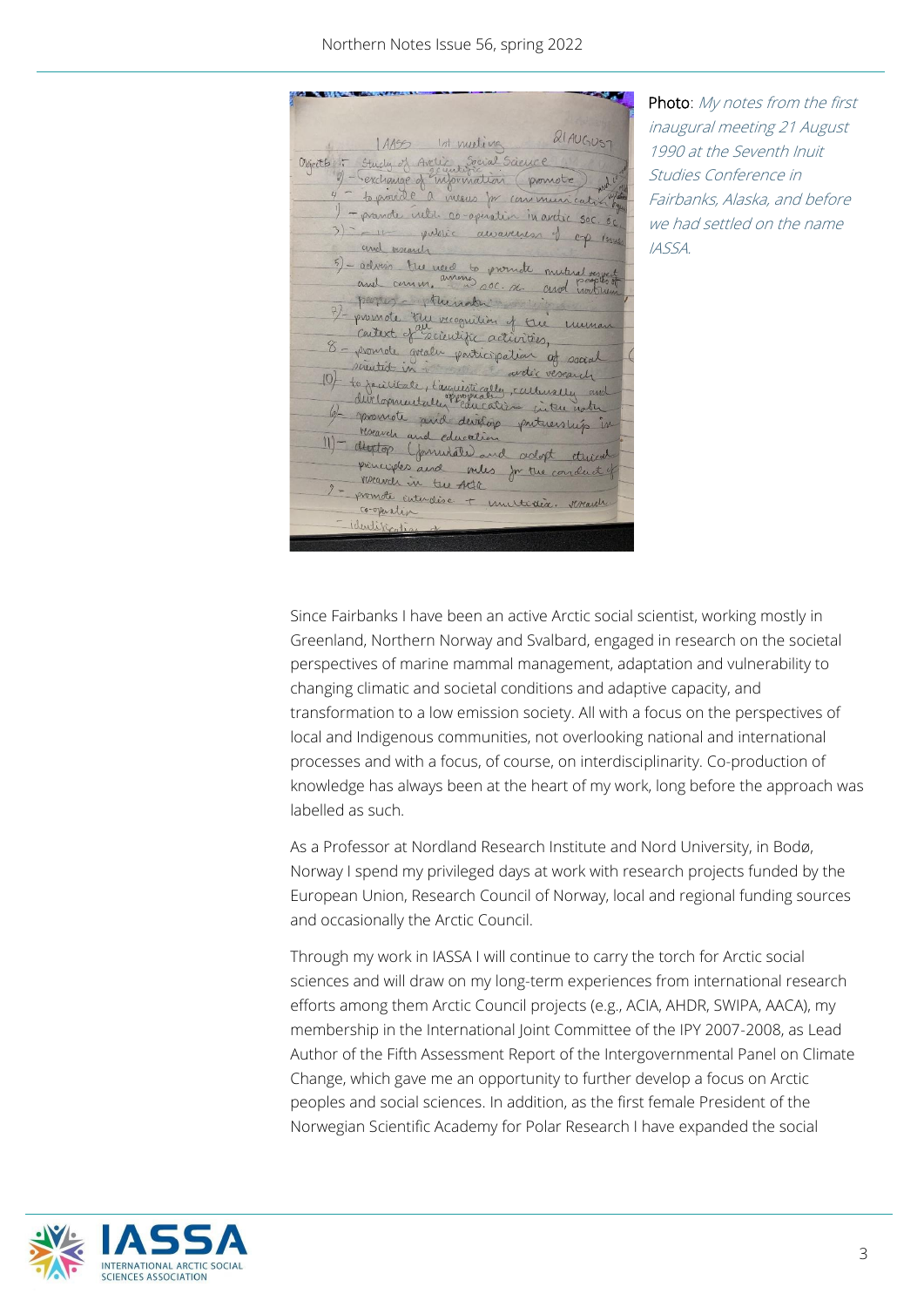science membership. I will utilize what I can from previous experiences to ensure continued collaboration with the Arctic Council, the Indigenous Peoples Secretariat, International Arctic Science Committee (IASC), University of the Arctic, Indigenous groups in the Arctic countries, Association of Polar Early Career Scientists (APECS) and the International Science Council (ISC). International collaboration has never been more important than now.

I will follow in the footsteps of previous presidents in continuing to develop IASSA as a relevant and visible organization for science, policy and education. Increasingly we collaborate with social scientists working in Antarctica, which may bode for a reorientation of IASSA.

I invite you all to share your thoughts and research in our bi-annual Northern Notes.

Grete Hovelsrud

### **Connect with IASSA on Twitter**

IASSA has its own Twitter account @IASSA\_SocSci and will reach out to anyone interested in Arctic social sciences. Follow us for news and job announcements within the field of arctic social science.

Use the following hashtags:

**#IASSA** for news within and about the association **#ICASSXI** for news about the next Congress in Bodø 2024 Also on Twitter: IASSA president @GreteKaare

IASSA Twitter admin @Olsenjulia

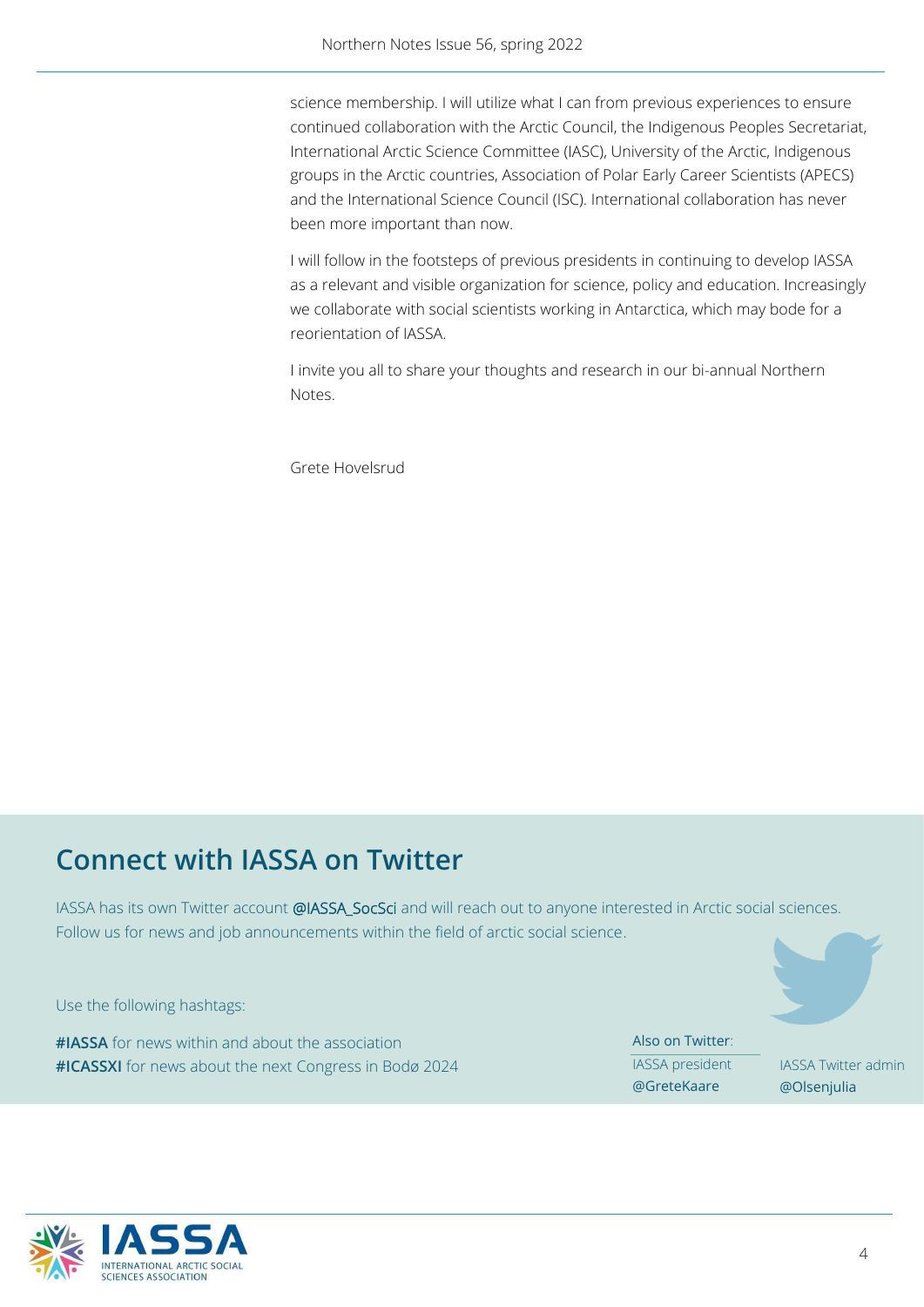### The IASSA Secretariat

The IASSA secretariat at Nordlandsforskning and Nord University, 2021 to 2024

#### **President**



Grete K. Hovelsrud (PhD Social Anthropology) has more than 40 years of travelling, living and working in the Arctic. She is Professor in Environmental Sociology, Nord University and at Nordland Research Institute, Bodø, Norway. An arctic anthropologist focusing on interdisciplinary studies of adaptation to changing climatic and societal conditions, adaptive capacity of coupled social-ecological systems, and on the societal transformation to a low-emission society in the context of climatic and societal change. She has extensive fieldwork experience from local communities, from primary sectors, such as fisheries and hunting, agriculture, reindeer herding, aquaculture, and municipalities in the Arctic and sub-Arctic. She has led numerous major long-term research projects and published extensively in scientific peer reviewed journals and books. The emphasis on the local context is a critical starting point for understanding impacts, risks, adaptation, adaptive capacity, and transformative change. While this research is critical for understanding the particularities of the local context, the processes and insights are highly relevant for other local communities and for national and international policy for governing climate risk and societal transformation.

#### **Secretary**



Tina Bringslimark (PhD Environmental Psychology) is the Head of Division of Research and Development at Nord University. In addition to strengthen and develop research at the university, she coordinates two working groups that are a collaboration between Nord University and Nordland Research Institute, namely 1) working group for establishing a centre for Saami and Indigenous people focusing on Lule and South Saami languages and culture, and 2) working group for establishing a hub or centre dedicated to multidisciplinary research to promote social, economic and environmental sustainable development in the High North.

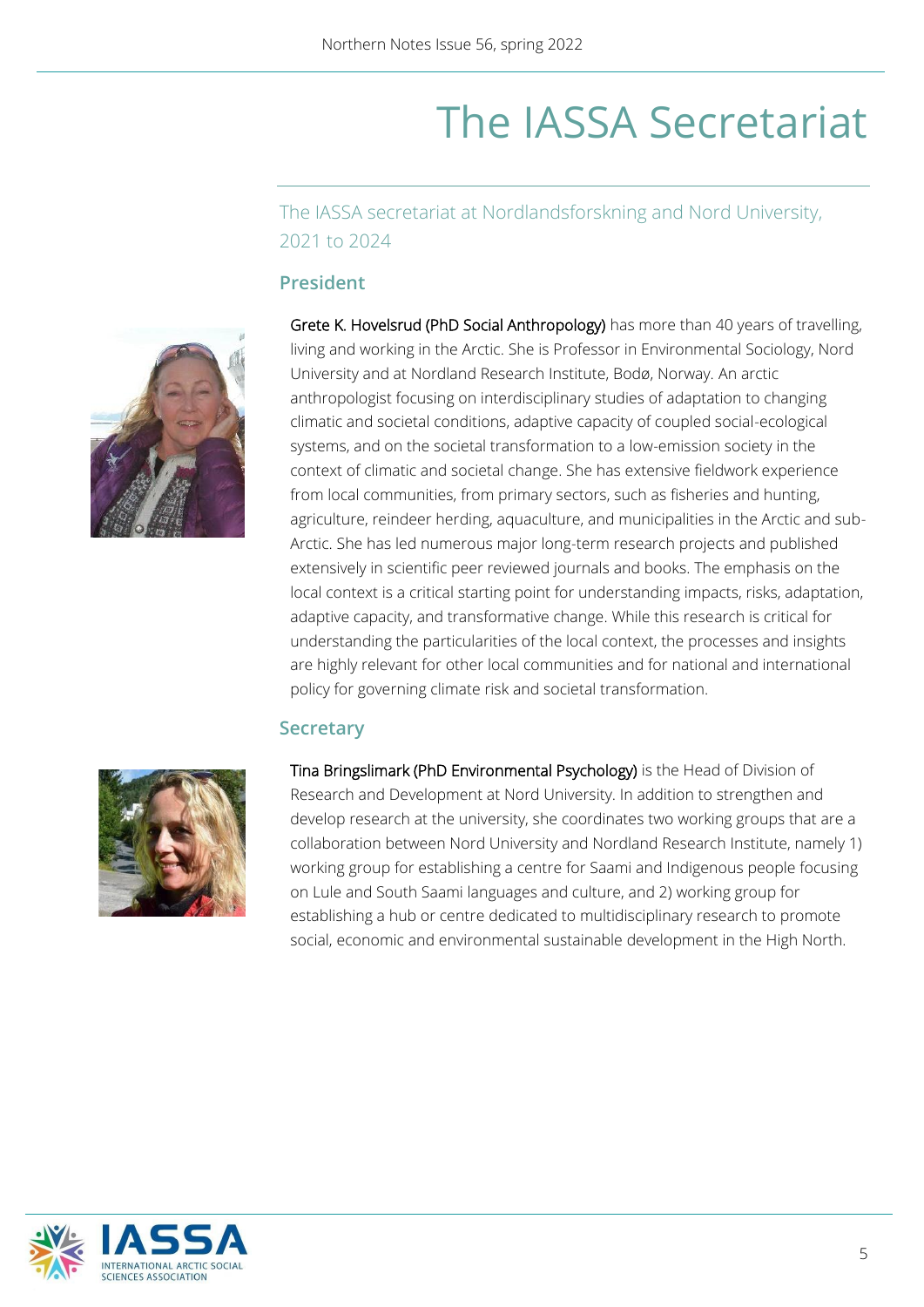#### **Secretariat members**



Brigt Dale (PhD Political Science, MD Visual Anthropology) is Research Director at Nordland Research Institute, Norway. His work focusses on societal transformation, (ontological) security theory, governmentality, biopolitics and cultural theory and on the relation between politics, security, power, and resource management, in addition to processes that influence the development of local communities. Dale´s empirical research includes the consequences of (and adaptation to) climate change and societal transformation, petroleum politics/ petrocultures and extractive industries impact on local lives, tourism, aquaculture, and cultural heritage. He has done fieldwork in Tobago (2001), the Lofoten Islands (2008-2010 and ongoing), in Finnmark (2014, 2015) and in Greenland (2014, 2019). Dale is a member of the advisory board for the Norwegian Climate Foundation, the scientific coordinator of the upcoming international Petrocultures 2022 conference, and an honorary professor at IBES Institute for Environment and Society at Brown University, USA.



Julia Olsen (PhD Environmental Sociology) is a Senior Researcher at Nordland Research Institute, Bodø Norway. She is originally from Komi Republic in Russia and have background in economics of oil and gas industry and sustainable development. In her PdD, Julia examined impacts of increased shipping activities in the Barents Sea on local communities in Northern Russia and on Svalbard. In addition to Arctic shipping, she conducts research on communities' viability, tourism development, marine litter, and circular economy. Research communication is a part of her work and she communicates the results to different generations through public meetings and mass media. One of her working tasks in the secretariat is to establish and maintain social media channels.



Tarjei Antonsen (PhD in Space Physics) is a senior advisor in the Research and Development Division at Nord University. Until 2020 he conducted research at his alma mater, UiT The Arctic University of Norway, on rocket studies of the polar upper atmosphere and the effect of nanoparticles in that environment. At Nord University he manages the doctoral programmes of the institution, and coordinates doctoral supervision and research leadership development. Antonsen also works with the public dissemination of science, with emphasis on communication of science relating to issues and developments in the High North.

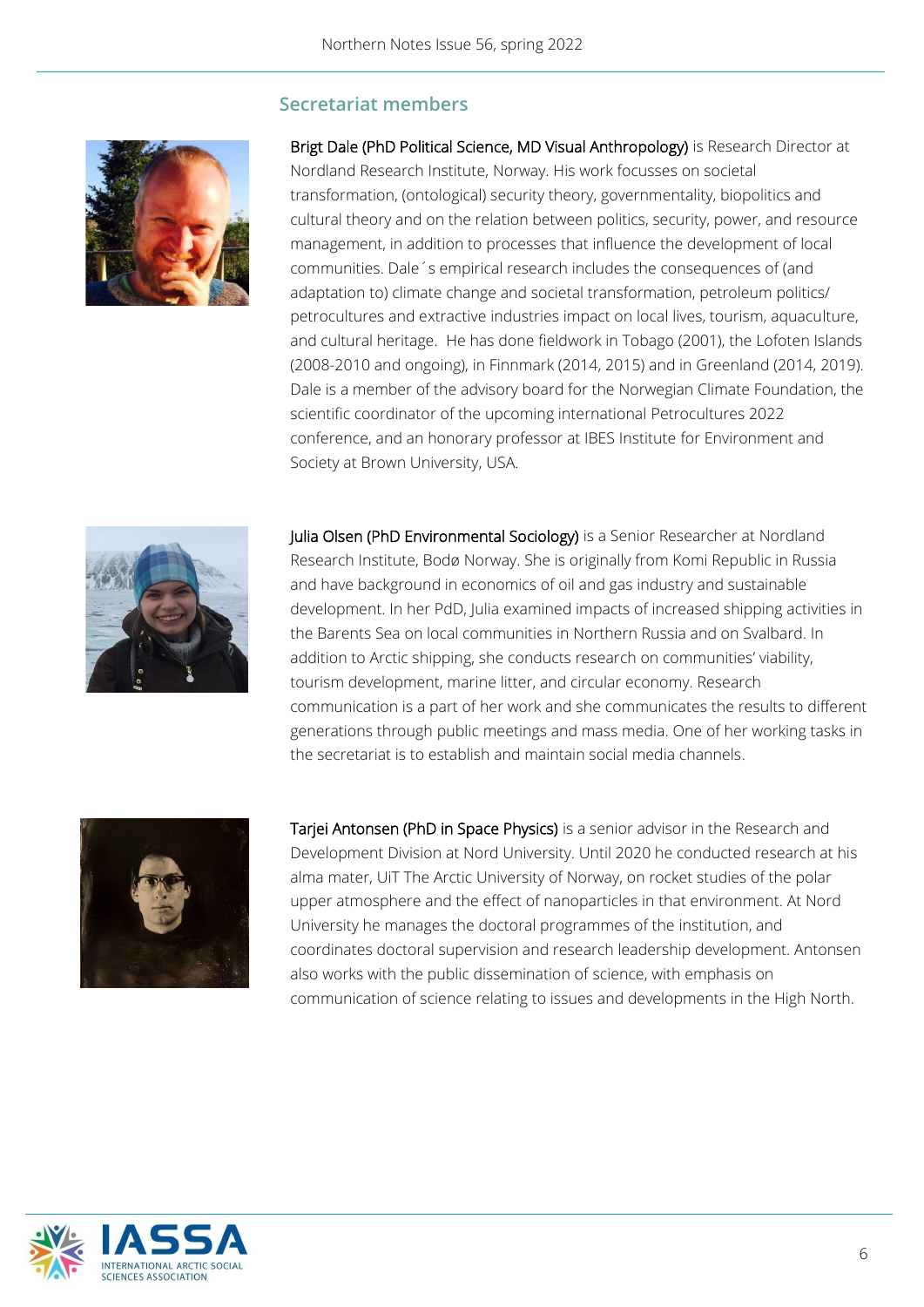## The Svalbard Social Science Initiative

#### Edited by **Alexandra Meyer †**

**†** Dept. of Social and Cultural Anthropology, University of Vienna

The Svalbard Social Science Initiative (SSSI) was launched in 2018 as a bottom-up initiative by several researchers studying the human dimensions of the dynamic changes currently underway in Svalbard. The aim of the network is to create linkages among researchers from the social sciences and humanities working with issues related to Svalbard, establish a platform for coordinating research activities, and to facilitate the communication with local communities and other scientists. During the last two years, the SSSI has developed from a small network of researchers into a formal association with more than 30 active members, and the initiative has led to various collaborations both among its members, and between members and local stakeholders and institutions. A full overview over our various activities during 2019- 2020 can be found in our Annual Report<sup>1</sup>.

A key aim of the SSSI is to make research about Svalbard accessible both to Svalbard communities and the scientific community. The SSSI has organized various presentations about ongoing research projects, physical and online, on Svalbard and elsewhere.

Apart from monthly online meetings, the SSSI organizes workshops for sharing research and enhancing collaboration. In 2019, the SSSI was funded by the Svalbard Science Forum to host a side-meeting and workshop in connection with the Svalbard Science Conference. A summary of the side-meeting can be found on the SSSI

<sup>1</sup> [https://svalbardsocialscience.com/wp-content/uploads/2021/02/SSSI-Annual-](https://svalbardsocialscience.com/wp-content/uploads/2021/02/SSSI-Annual-Report-2019-2020.pdf)[Report-2019-2020.pdf](https://svalbardsocialscience.com/wp-content/uploads/2021/02/SSSI-Annual-Report-2019-2020.pdf)

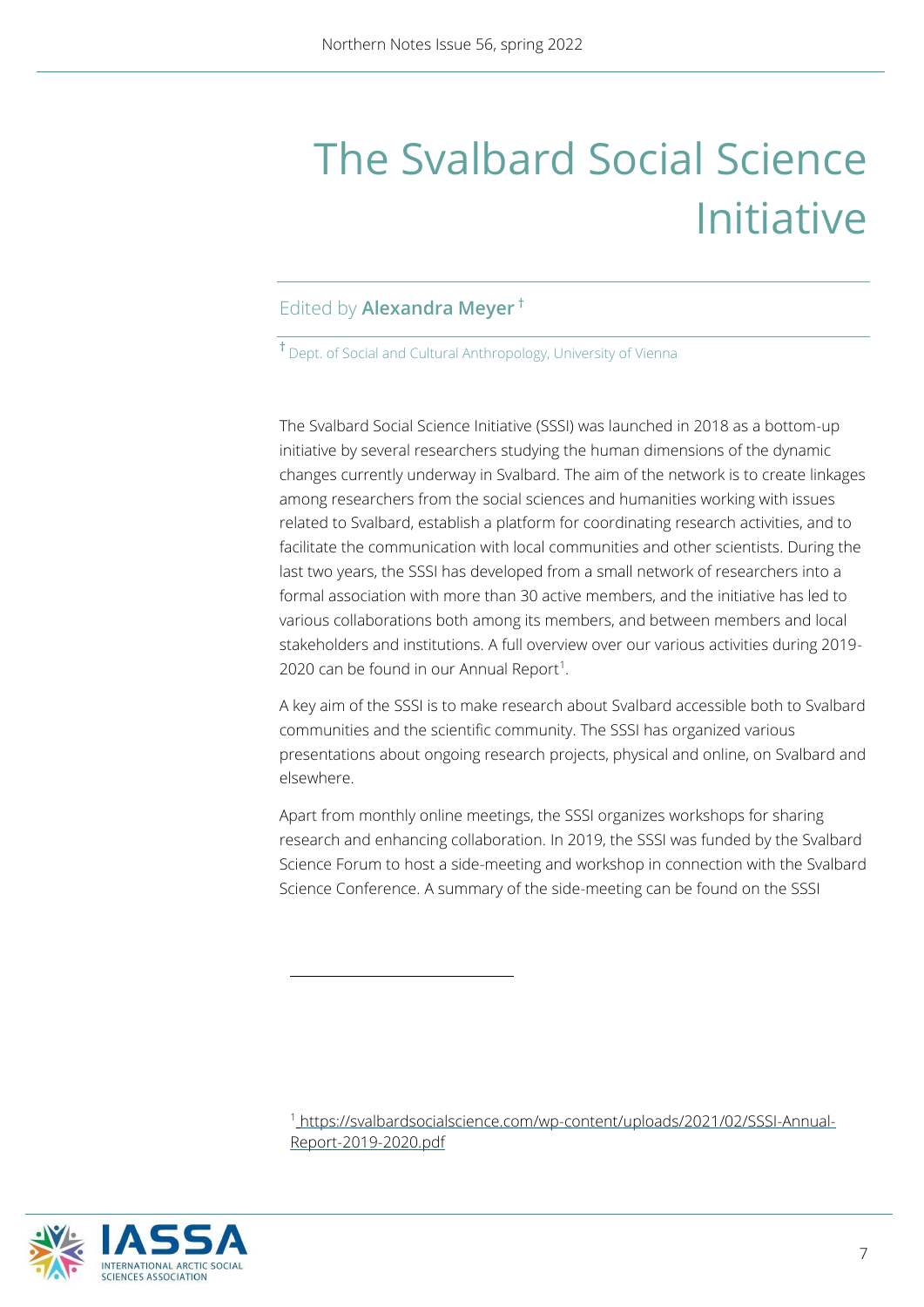website<sup>2</sup>. [After postponing several activities in 2020, in 2021,](https://svalbardsocialscience.com/report-from-the-sssi-workshop-%20at-the-svalbard-science-conference-2019-in-oslo/.%20After%20postponing%20several%20activities%20in%202020,%20in%202021) several SSSI members organized and participated in the panel Social sciences, humanities and arts (in) changing Svalbard at the International Congress of Arctic Social Sciences (ICASS X). In November, the SSSI held a workshop in Longyearbyen, funded by the Svalbard Science Forum, including a community outreach event at the public library. The SSSI held a presentation at the Svalbard Science Forum in Oslo, and several members presented their posters. In collaboration with NERSC, the SSSI also organized a sidemeeting to the Svalbard Science Conference, again funded by the Svalbard Science Forum.

Collaboration with local stakeholders is a core value of the SSSI. SSSI members currently living in Longyearbyen are working together with the architectural office LPO Svalbard on a focus group project investigating how inhabitants are perceiving and using the town, and what needs and dreams they have for the place<sup>3</sup>. Also together with LPO, the SSSI is organizing *Longyearbyen Community Dialogues*, a series of public discussions where residents of Longyearbyen can discuss burning issues for the community.

The SSSI has furthermore led to fruitful collaborations among its members, and various collaborative projects, publications, and research proposals are currently underway. In 2021/2022, a collection of articles entitled "Changing Svalbard" in *Polar* Record will be published.

Get in touch with SSSI and join the initiative:





<sup>2</sup> [https://svalbardsocialscience.com/report-from-the-sssi-workshop-](https://svalbardsocialscience.com/report-from-the-sssi-workshop-%20at-the-svalbard-science-conference-2019-in-oslo) at-the-

[svalbard-science-conference-2019-in-oslo](https://svalbardsocialscience.com/report-from-the-sssi-workshop-%20at-the-svalbard-science-conference-2019-in-oslo)

<sup>3</sup> [https://svalbardsocialscience.com/focus-groups-on-urban-development-in](https://svalbardsocialscience.com/focus-groups-on-urban-development-in-longyearbyen/)[longyearbyen/](https://svalbardsocialscience.com/focus-groups-on-urban-development-in-longyearbyen/)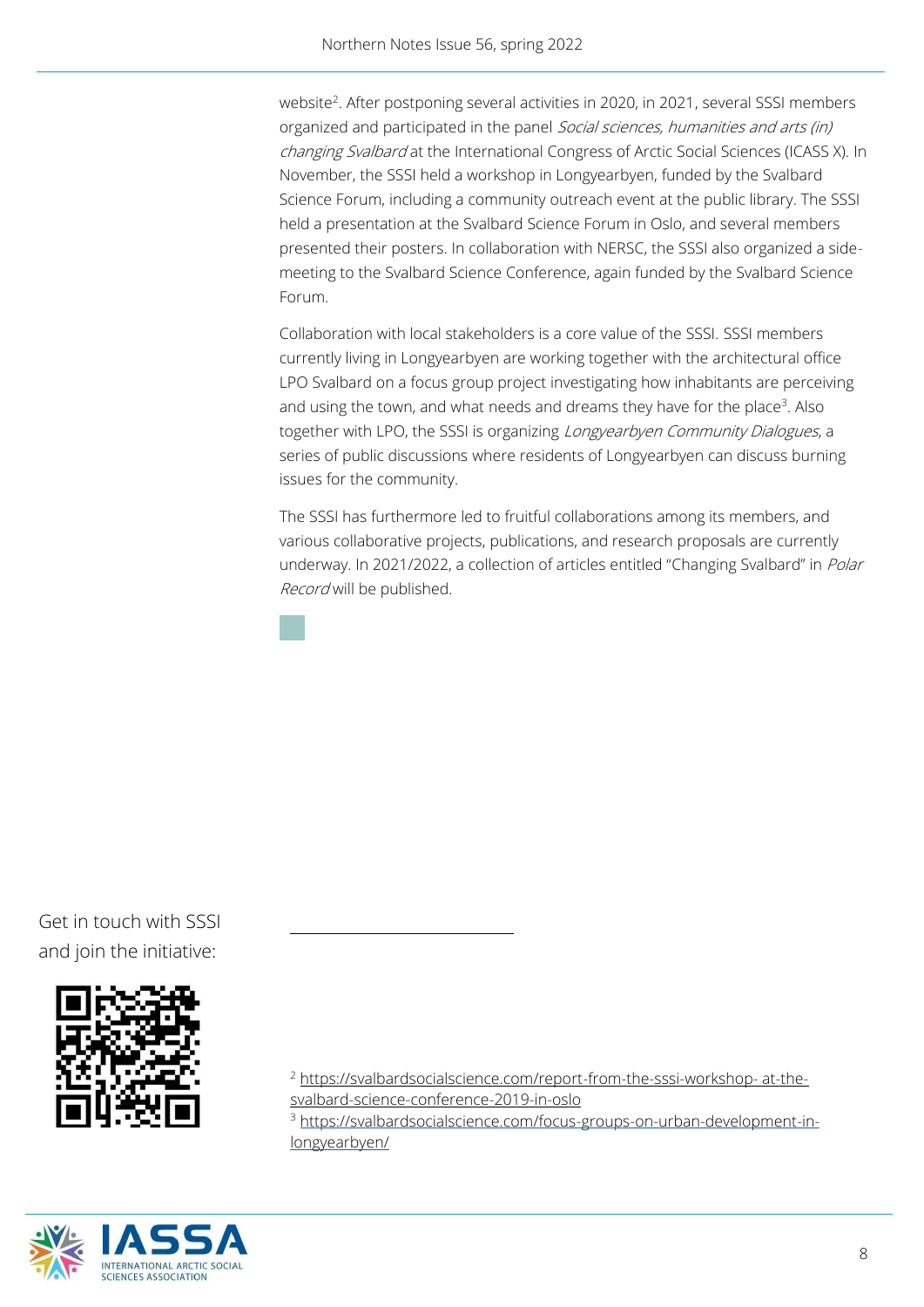#### Portrait interview



# Indigenous investigator: **Astri Dankertsen**

#### By **Thoralf Fagertun†**

#### **†** Nordland Research Institute, Bodø, Norway

Astri Dankertsen is an associate professor in Sociology at Faculty of Social Sciences, Nord University. She is the leader of the Division for Environment, International Relations, the Arctic and Security at Faculty for Social Sciences at Nord University, and a member of the Research Group for Gender, Ethnicity and Equality (KEL). Her research is primarily focused on Sami and Indigenous issues, especially identity, youth, urbanization, decolonization and perspectives of Indigenous people. Her research group has recently started up the project "Indigenous homemaking as survivance: Homemaking as cultural resilience to the effects of colonization and assimilation (INDHOME)", financed by The Research Council of Norway.

– What do you think is important for securing sustainable development in the Arctic?

– It is important to have a general focus on sustainability, which take into consideration both climate, nature and people living in the Arctic, including Indigenous people. Far too often, we see sustainability used as an argument for drastic encroachments on nature, with severe consequences for people and animals

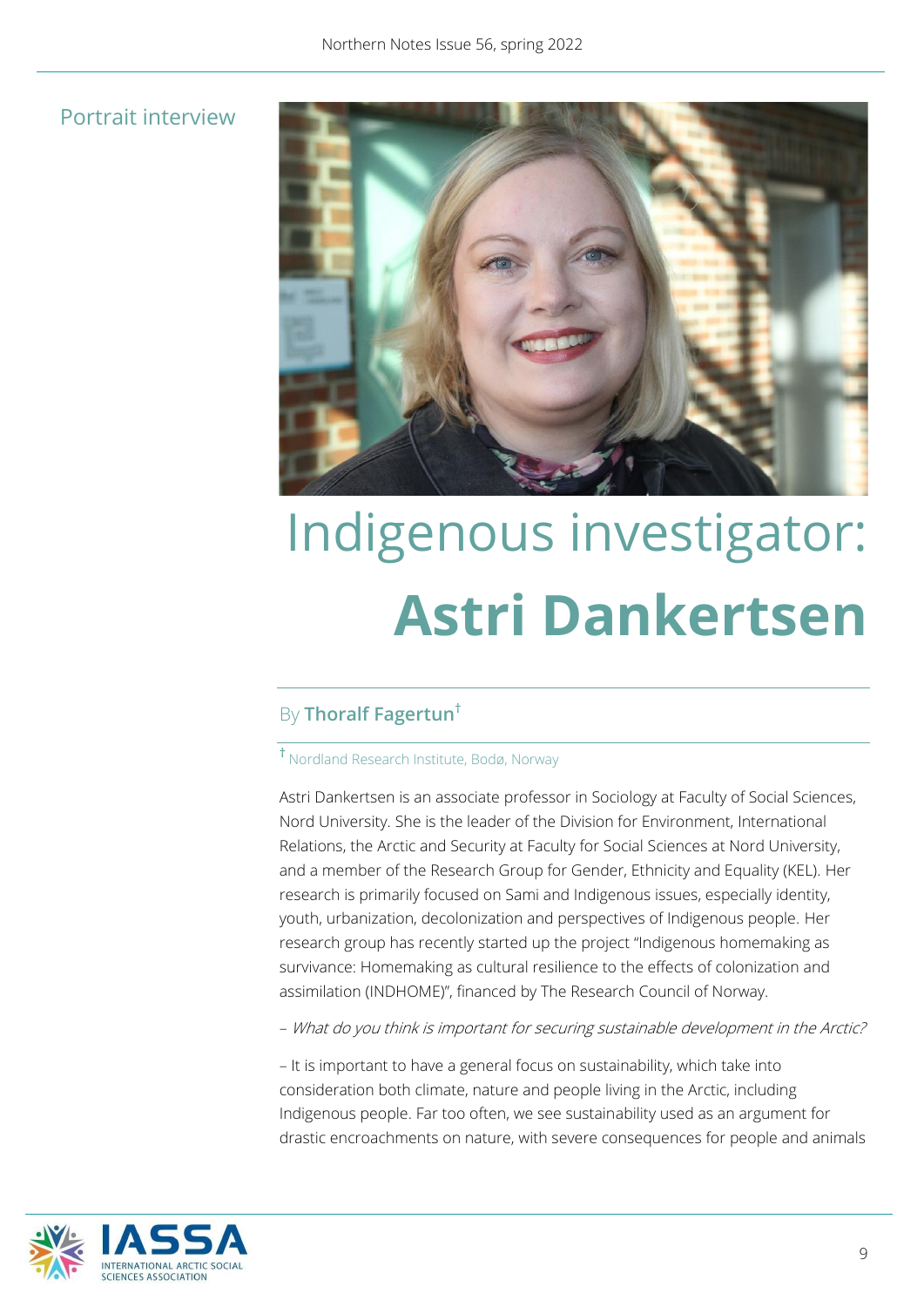#### Portrait interview

already living there. Here in Norway, a very relevant example is the conflicts between the Sami population and the development of wind power industry. These days the strong forces of business frequently defeat the needs of both local inhabitants and nature.

#### – What would the role of social science be in this development?

– It is important that we as social scientists contribute to solutions for how to achieve a sustainable development that doesn´t compromise societies and cultures already existing here in the north. We must contribute both to theoretical and empirical knowledge about the processes guiding sustainability, and at the same time bring practical solutions to the table. It is also important to highlight how sustainable development doesn´t happen independent of existing power structures both in Norway and the rest of the world. Who benefits form the development and who must make sacrifices?

#### – How do you envision the Arctic in 30 years?

– Hopefully we have created a society more conscious of the cultural diversity that characterizes the Arctic and are aware of how indigenous people living in the north must be a part of decision-making processes about issues concerning them. We must to a larger degree recognize that the high north consists of places where people live their lives, and where important heritages of language and culture exist and must be conserved.

#### – What role, in this picture, should the IASSA undertake in the years to come?

– IASSA is an important platform for bringing attention to social scientific knowledge in and about the high north. I am looking forward to seeing how Nord University and Nordland Research Institute can contribute to the further development of IASSA, and how this work can impact us as research institutions.

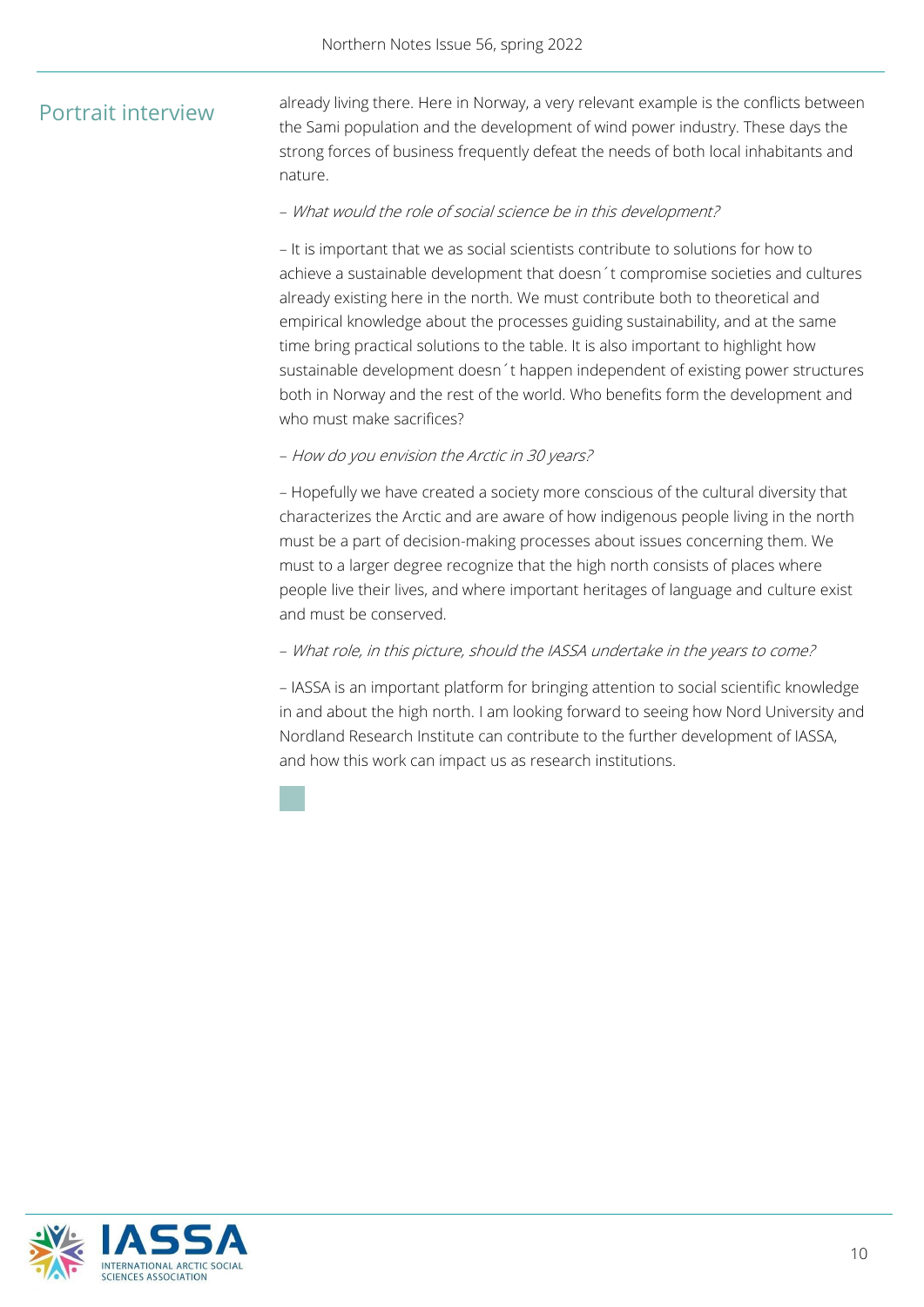### New Publications

#### Fresh reads from arctic social science and related fields



#### [Cold Water Oil: Offshore](https://www.routledge.com/Cold-Water-Oil-Offshore-Petroleum-Cultures/Polack-Farquharson/p/book/9780367903923)  [Petroleum Cultures.](https://www.routledge.com/Cold-Water-Oil-Offshore-Petroleum-Cultures/Polack-Farquharson/p/book/9780367903923)

Edited by Fiona Polack and Danine Farquharson. London: Routledge, 2022, 292 pp., 14 B/W illustrations.

Available in paperback, hardcover, eBook. ISBN 9780367903923

#### **Cold Water Oil – Offshore Petroleum Cultures**

Cold Water Oils multi-disciplinary contributors focus on the cultural, social, and ecological implications of oil and gas extraction in a time of profound global uncertainty. Northern cold water oceans contain both well-established petroleum operations (e.g., in the Beaufort Sea and on the Grand Banks) as well as fledgling and aspirational ones (such as around Svalbard and the Lofoten/Vesterålen/Senja Archipelago). The continuing pursuit of oil and gas in what we call the *cold water* offshore, constitutes an extreme yet highly revealing example of the lengths to which corporations and governments have been prepared to go in order to maintain the centrality of fossil fuels. The book pays special attention to industrial operations in the Arctic and the North Atlantic, operations that are often entangled with nations such as Norway and Russia, with already well-established petroleum industries in the North Atlantic, seek to expand their operations in Arctic seas. The offshore petroleum industry is a crucial point of origin for global carbon emissions and other environmental harms. Notwithstanding this significance, humanities and social science scholars have made only sporadic efforts to comprehend the economic, political, and socio-cultural discourses attending oil and gas exploration and extraction in northern oceans and seas. Cold Water Oil: Offshore Petroleum Cultures redresses this oversight by illuminating ignored histories, influential contemporary narratives, and emerging energy and environmental futures. The volume focuses particularly closely on Arctic and North Atlantic regions: the oceanic territories of Norway, Canada, the UK, Russia, and the Iñupiat of Alaska. The continuing, but often strongly contested pursuit of oil and gas in these frigid, tumultuous, and environmentally sensitive seas enforces the lengths to which corporations and governments will go to maintain the centrality of fossil fuels.

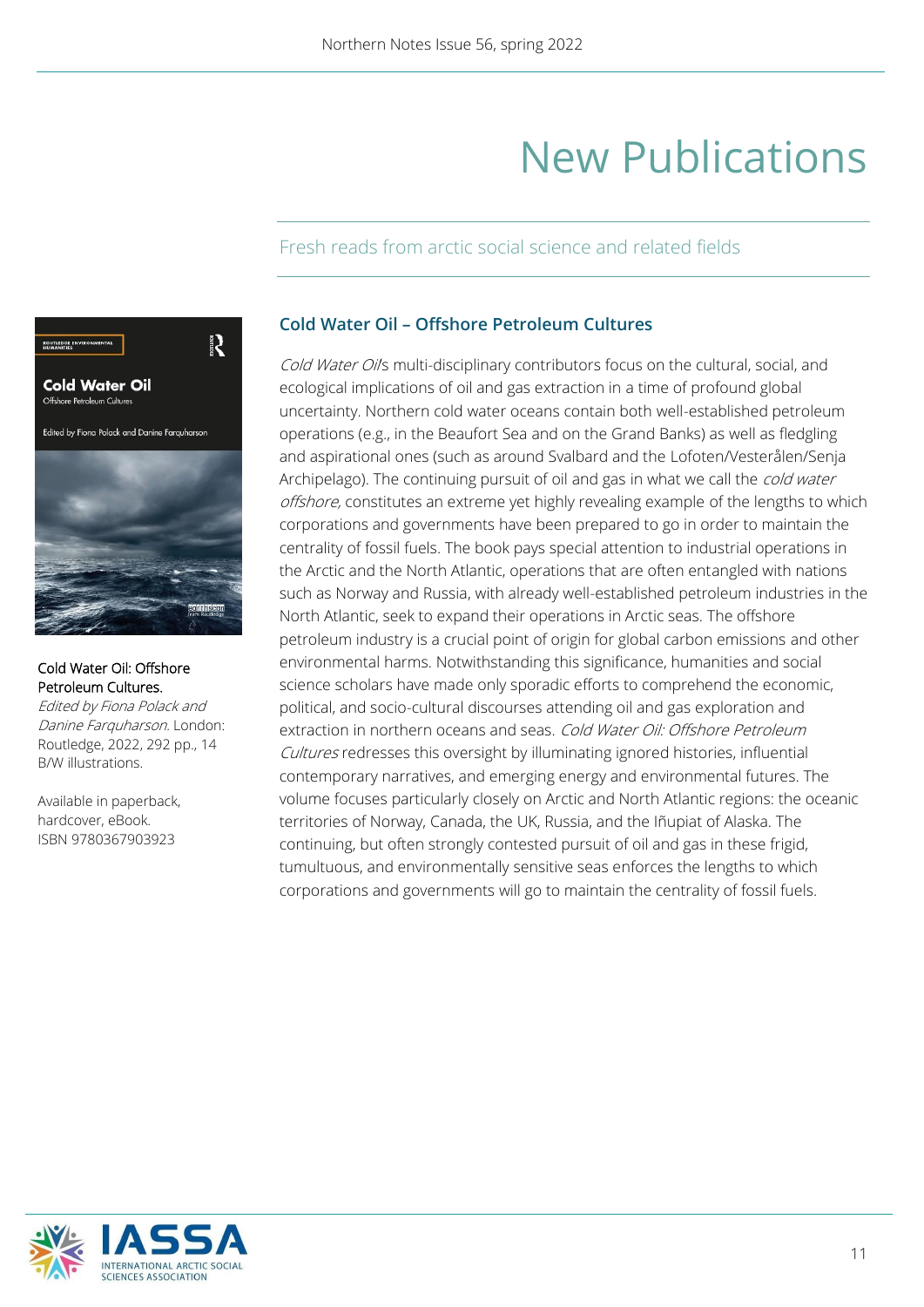#### 들서로 스 Kulturstiftung Sibirie

REINDEER HERDERS' THINKING A COMPARATIVE RESEARCH OF RELATIONS<br>BETWEEN ECONOMY, COGNITION AND WAY OF LIFE



Studies in Social and Cultural Anthr **SEC Publicat** 

#### [Reindeer](https://www.routledge.com/Cold-Water-Oil-Offshore-Petroleum-Cultures/Polack-Farquharson/p/book/9780367903923) Herders' Thinking

Kirill V. Istomin and Mark J. Dwyer Kulturstiftung Sibirien, Fürstenberg/Havel, 2021, 217 pp.

Avaliable in pocket version.

#### **Reindeer Herders' Thinking**

This book is focused on herding techniques and the way of life of Komi and Nenets nomadic reindeer herders of North-eastern Europe and North-western Siberia. This book acknowledges and reviews current theories and models of human cognition developed in cognitive science. Two central cognitive abilities are explored: the ability to "find their way" in expansive and homogenous arctic tundra terrain, often in extreme weather conditions and navigating with neither maps nor navigation equipment, and the ability to "decipher and predict" reindeer behaviour.

The book exemplifies the contribution of anthropology to building greater understanding of human cognition. However, this can only be achieved through embracing advancements made in other disciplines rather than ignoring their existence.

### **Suggest new publications within the field of Arctic social science for Northern Notes!**

We are always eager to disseminate interesting reads and publications within our research field to our members. Give us a hint about your latest reading interests at [IASSASecretariat@nord.no](mailto:IASSASecretariat@nord.no) or on Twitter (@IASSA\_SocSci).

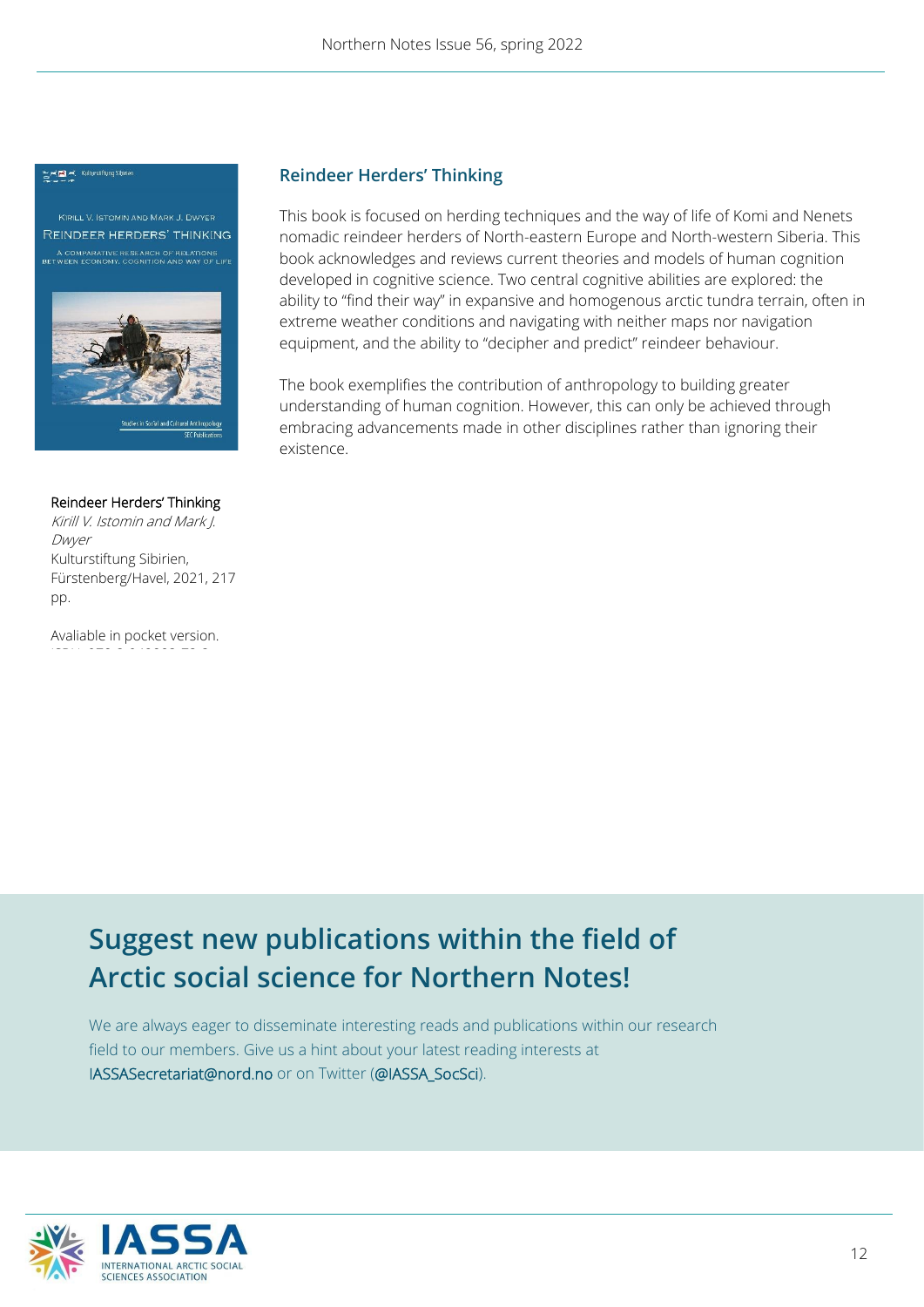### Announcements

#### **Ann Fienup-Riordan receives Honorary Doctorate from UAA**

Ann Fienup-Riordan, PhD, recipient of the IASSA Honorary Lifetime Membership in 2017, was awarded an Honorary Doctor of Humane Letters degree by the University of Alaska Anchorage on December 1, 2021.



Photo: Diane Hirshberg

More information on the award and on Dr. Fienup-Riordan can be found at [UAA's website](https://www.uaa.alaska.edu/news/archive/2021/12/fall-2021-honorary-degree-meritorious-service.cshtml).

#### **2022 IASC Fellowship Program recipients announced**

The [International Arctic Science Committee \(IASC\),](https://iasc.info/) the [Sustainable Development](https://sdwg.org/)  [Working Group \(SDWG\)](https://sdwg.org/) of the Arctic Council, the [International Arctic Social Sciences](https://iassa.org/)  [Association \(IASSA\),](https://iassa.org/) and the [Sustaining Arctic Observing Network \(SAON\)](https://www.arcticobserving.org/) in cooperation with th[e Association of Polar Early Career Scientists \(APECS\)](https://apecs.is/) are excited to announce the recipients of the 2022 IASC Fellowship Program.

Eight successful early career researchers were identified from 72 applicants for all available fellowships. APECS very kindly coordinated the application and review process; recommendations from APECS based on the review process were delivered for final selection to the IASC Working Group Chairs and Secretariat, the SDWG Secretariat, as well as the IASSA and SAON leaderships. The reviewers were impressed by the excellent quality of the applications.

#### The 2022 IASC Fellows are:

Thomas Lloyd Webb, Atmosphere WG (United Kingdom) Expertise: Coastal Climate, Boundary-Layer Meteorology, Climate Modelling

Wai-Yin Cheung, Cryosphere WG (Canada) Expertise: Glaciology, Photogrammetry, Cross-culture studies

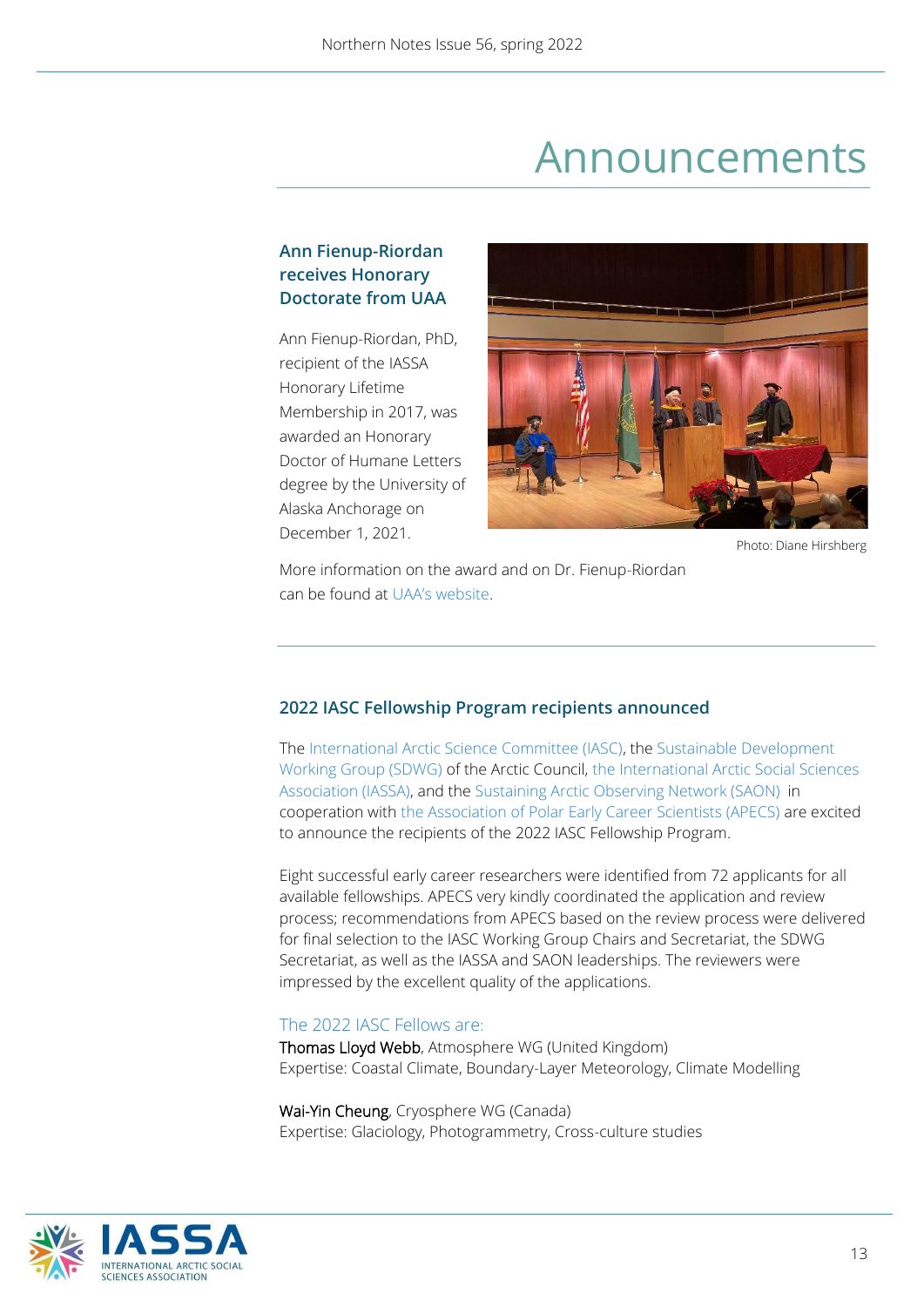Henrieka Detlef, Marine WG (Denmark) Expertise: Paleoceanography, Sea ice, Geochemistry

Seira Duncan, Social & Human WG (Finland) Expertise: Anthropology, Indigeneity, Eurasia

Daria Burnasheva, Social & Human WG / Indigenous Fellow (Russia) Expertise: Arctic, Indigeneity, Gender, Identity, Social and cultural dimensions of climate change, and

Kabir Rasouli, Terrestrial WG (Canada) Expertise: Cold Regions Hydrology, Landcover Change, Snow, Mountain Hydrometeorology

The 2022 SDWG-IASSA-IASC Fellow is:

Silja Zimmermann (Netherlands) Expertise: Arctic Indigenous food systems, Co-production of knowledge, Sustainability transformations

The 2022 SAON-IASC Fellow is: Christina Goethel (United States) Expertise: Benthic ecology, Sediment oxygen respiration, Benthic-pelagic coupling

The [IASC Fellowship Program](https://iasc.info/capacity-building/fellowship-program) provides the opportunity for early-career researchers to become involved in leading-edge scientific activities at a circumarctic and international level, to build an international network, and also to develop management skills.

More information about the IASC Fellowship Program can be found [here.](https://iasc.info/capacity-building/fellowship)

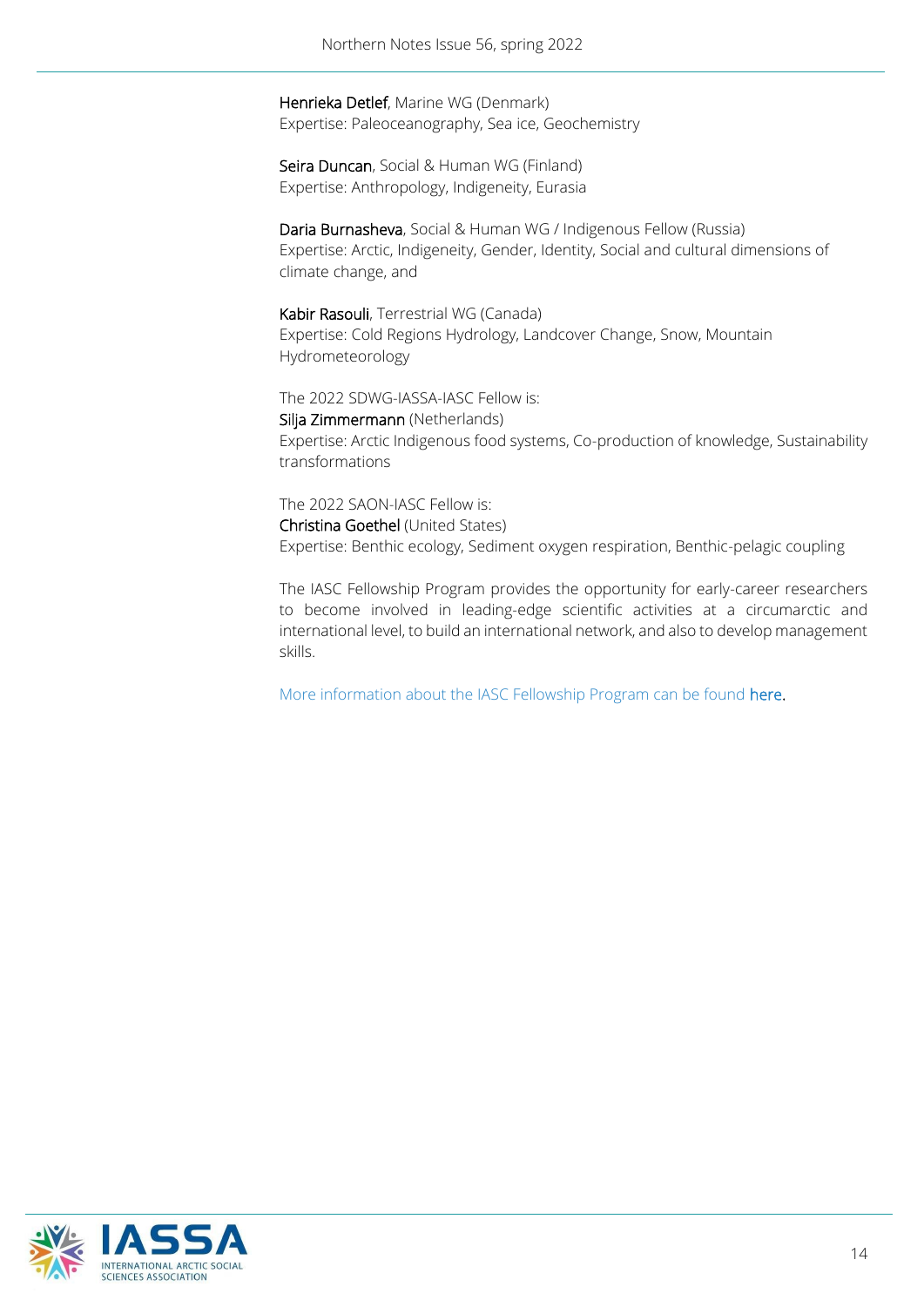### Invitation to participate in Working Group: **Justice in the Arctic**



#### About the initiator:

Wood-Donnelly is an interdisciplinary researcher in social sciences situating her research at the intersection of international relations theory and political geography. She specialises on the Arctic circumpolar region.

Corine Wood-Donnely**†** , PhD

**†** Nord University and Uppsala University.

#### While issues of justice are not new to the Arctic, scholarship on justice and the Arctic is a growing area of interest. Particularly pertinent are applied study areas including those that consider questions of justice related to energy, environment, and climate.

Yet within this emerging scene, there is a danger that the conversation does not result in the righting of wrongs or the transformation of injustices. There is a danger that discussions of justice are merely symbolic, rather than critical and rigorous in their use of the forms, aspects, and realms of justice embedded within the broad scope of justice theory. There are many questions to consider on justice in and for the Arctic, with a landscape so vast it is beyond the capacity of any lone individual to answer.

How can scholars be thinking about the application of theories and grounded approaches of justice to studies of the Arctic? Amongst the broader theoretical approaches, we can question does the Arctic need its own theory of justice? Are existing theories of justice suited to explaining issues of Arctic justice or do these approaches need explication and elaboration? What does a theory of Arctic Indigenous justice include and is the structure of decision-making in the Arctic the source of injustice? There are also an infinite number of questions on applied justice, for example: Is climate justice different for the Arctic, can mobility justice be reconciled with environmental justice, and even, how does the green transition affect procedural justice for the Arctic?

A focus of this scope and magnitude requires more than a scattergun approach to issues of injustice in the Arctic. It requires a working group to develop an agendasetting research platform to critically engage with theories of justice and conceptualise a justice scholarship agenda in a way that can provide meaningful impact on policy and decision-making that affects the society, economy, environment, and ecologies of the Arctic.

This important work can be started by bringing together the broader community of scholars researching 'Arctic' and 'Justice', where we can learn and build on the important foundations already begun. As such, I invite you to join me in a working group on justice in and for the Arctic. The first task(s) of the working group will be to draw up terms of reference for the group, to determine a research agenda and activities, and to being building a network of Arctic scholars working with justice. All career stages welcome!

Contact [Corine Wood-Donnelly](mailto:c.wood-donnelly@nord.no?subject=Justice%20in%20the%20Arctic%20working%20group) with expressions of interest.

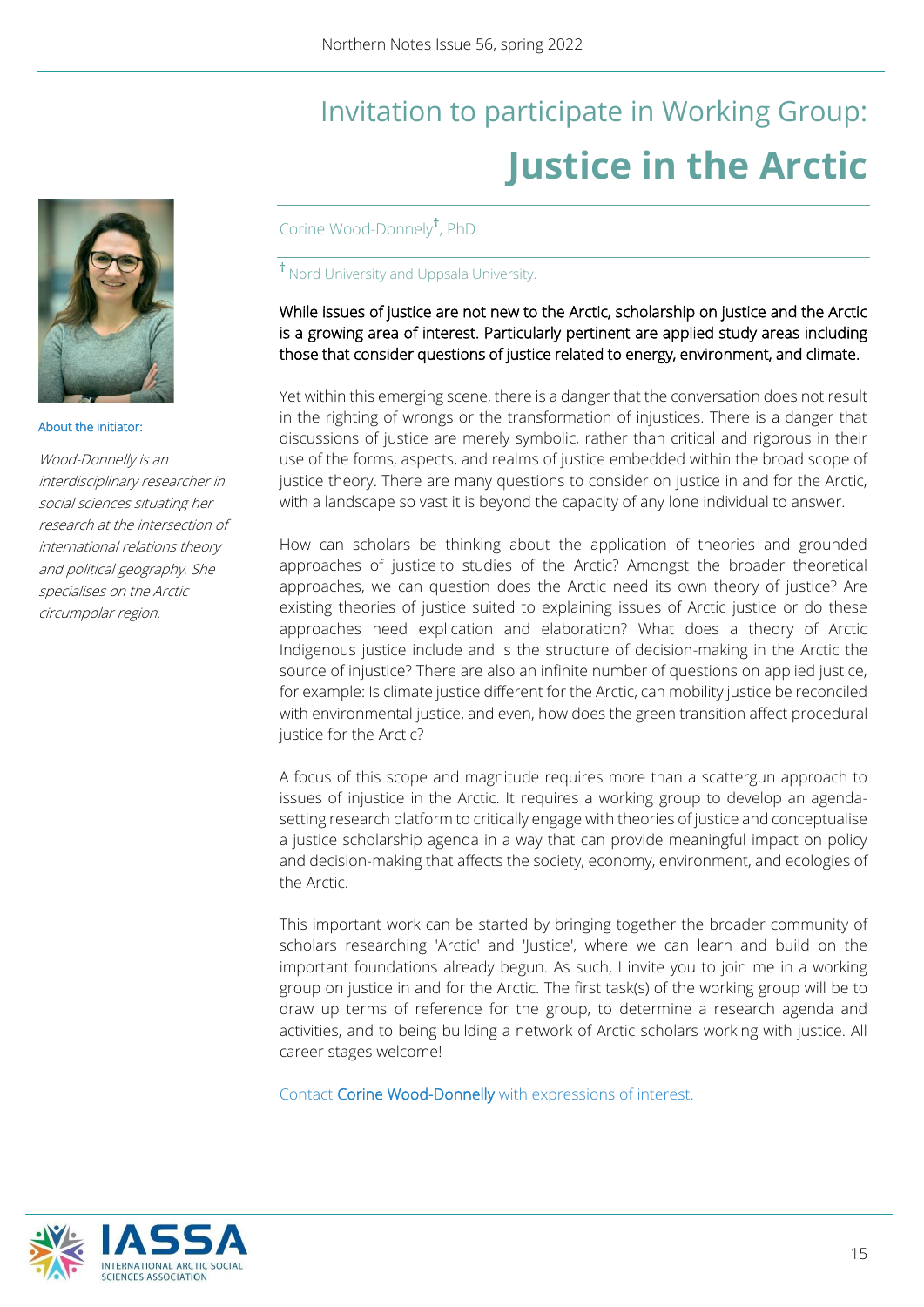## The 36<sup>th</sup> Birthday of the Ust-Lensky Nature Reserve

#### By Elena Adasheva†

#### **†**Dept. of Environmental Education of the Ust-Lensky Nature Reserve

The Ust-Lensky Nature Reserve is one of the largest nature reserves in the Arctic, located in the Republic of Sakha (Yakutia) in Russia. The Reserve was founded in 1985 for protection and scientific research of the Lena Delta ecosystems. On December 18, 2021, the Reserve turns 36 years old.



The Taba Bastaah Cliff, by I.A. Yakshina

In 2021, the expedition Master of the Arctic, organized by the International Ecological Fund Clean Seas, was among major science projects on the Reserve territory. The expedition aimed to observe and document polar bear population by aerial survey. The Reserve's scientist M.Yu. Gladysheva participated in this project. During their time in Tiksi where the Reserve's office is located, expedition director D.M. Glazov together with cosmonaut and pilot V.I. Tokarev spoke with students from the Tiksi secondary school about their work. Another research project called The Complex Expedition had a goal to observe and document Arctic animals and birds, such as polar foxes, Siberian lemmings, polar owls, rose gulls and many others. Scientists from Yakutsk and Novosibirsk together with the Reserve's scientist M.Yu. Gladysheva carried out fieldwork on the Bykovsky Peninsula, Kotelny Island, and on the shores of Bulunkan and Tiksi Bays. Additionally, the Reserve's scientist